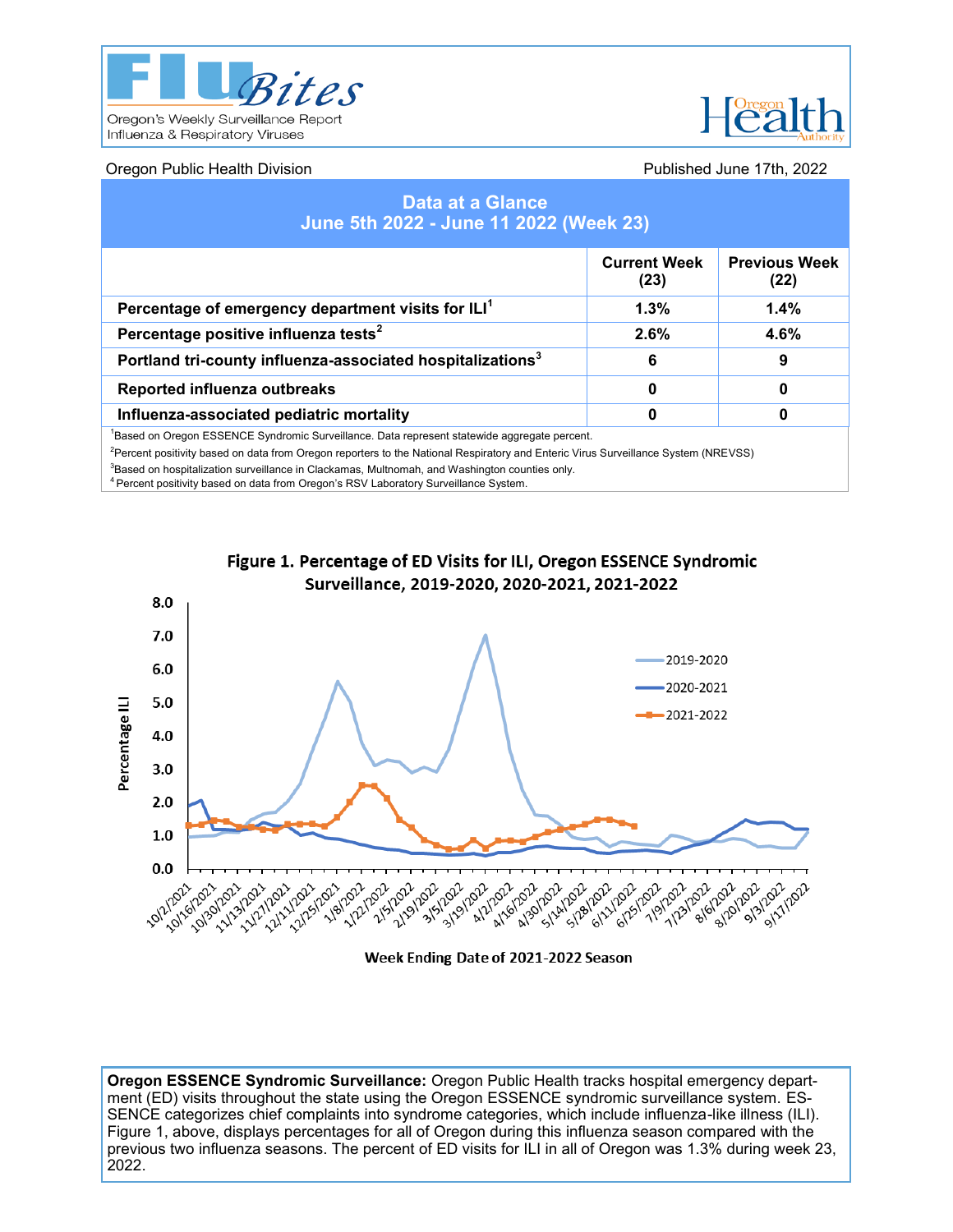**Laboratory Surveillance:** The National Respiratory and Enteric Virus Surveillance System (NREVSS) is a laboratory-based system that monitors influenza and other respiratory viruses circulating the United States. More information is at CDC's [website.](http://www.cdc.gov/surveillance/nrevss/index.html)

Table 1 shows the tests conducted and results by region for the current week for influenza in specimens tested at the Oregon laboratories reporting to NREVSS. Table 1 shows that 4.6% of specimens tested at Oregon labs were positive for influenza during week 23, 2022 and Figure 2 displays the number of influenza positive tests by influenza type and percent positivity.

Participation by laboratories is voluntary. Current labs participating in NREVSS in Oregon include:

Legacy Emanuel Hospital and Health Center (Portland, OR), Oregon Health & Science University (Portland, OR), Providence Health (Oregon), Kaiser Permanente (Oregon), Veteran's Administration Hospital (Portland, OR), Bay Area Hospital (Coos Bay, OR), Curry Health Network (Brookings, OR), Mercy Medical Center (Roseburg, OR), Sky Lakes Medical Center (Klamath Falls, OR), Lake Health District, (Lakeview, OR), Rogue Valley Medical Center (SW Oregon), Good Shepherd Medical Center (Hermiston, OR), Mid-Columbia Medical Center (The Dalles, OR), Central Oregon Pediatric Associates (Central Oregon), Harney District Hospital (Burns, OR), St. Charles (Bend, OR), Columbia Memorial Hospital (Astoria, OR), Salem Hospital (Salem, OR), Willamette Valley Medical Center (McMinnville, OR).

# **Table 1. Influenza Test Results in Oregon, NREVSS, Current Week, 2021–2022 Season**

|                          |                    | <b>Positive</b> |        | Flu A |        | Flu B |         |
|--------------------------|--------------------|-----------------|--------|-------|--------|-------|---------|
| <b>Region</b>            | <b>Total Tests</b> | No.             | $(\%)$ | No.   | (%)    | No.   | (%)     |
| <b>Portland Metro</b>    | 1566               | 11              | 0.7%   | 11    | 100.0% | 0     | $0.0\%$ |
| Southern Oregon          | 788                | 15              | 1.9%   | 15    | 100.0% | 0     | $0.0\%$ |
| Columbia Gorge           | 347                | 23              | 6.6%   | 23    | 100.0% | 0     | 0.0%    |
| <b>Central Oregon</b>    | 917                | 45              | 4.9%   | 45    | 100.0% | 0     | $0.0\%$ |
| <b>Willamette Valley</b> | 460                | 11              | 2.4%   | 8     | 72.7%  | 3     | 27.3%   |
| <b>State Total</b>       | 4078               | 105             | 2.6%   | 102   | 97.1%  | 3     | 2.9%    |

Figure 2. Oregon Influenza Laboratory Surveillance Percent Positive Influenza Tests by Week, NREVSS, 2021-2022 Season

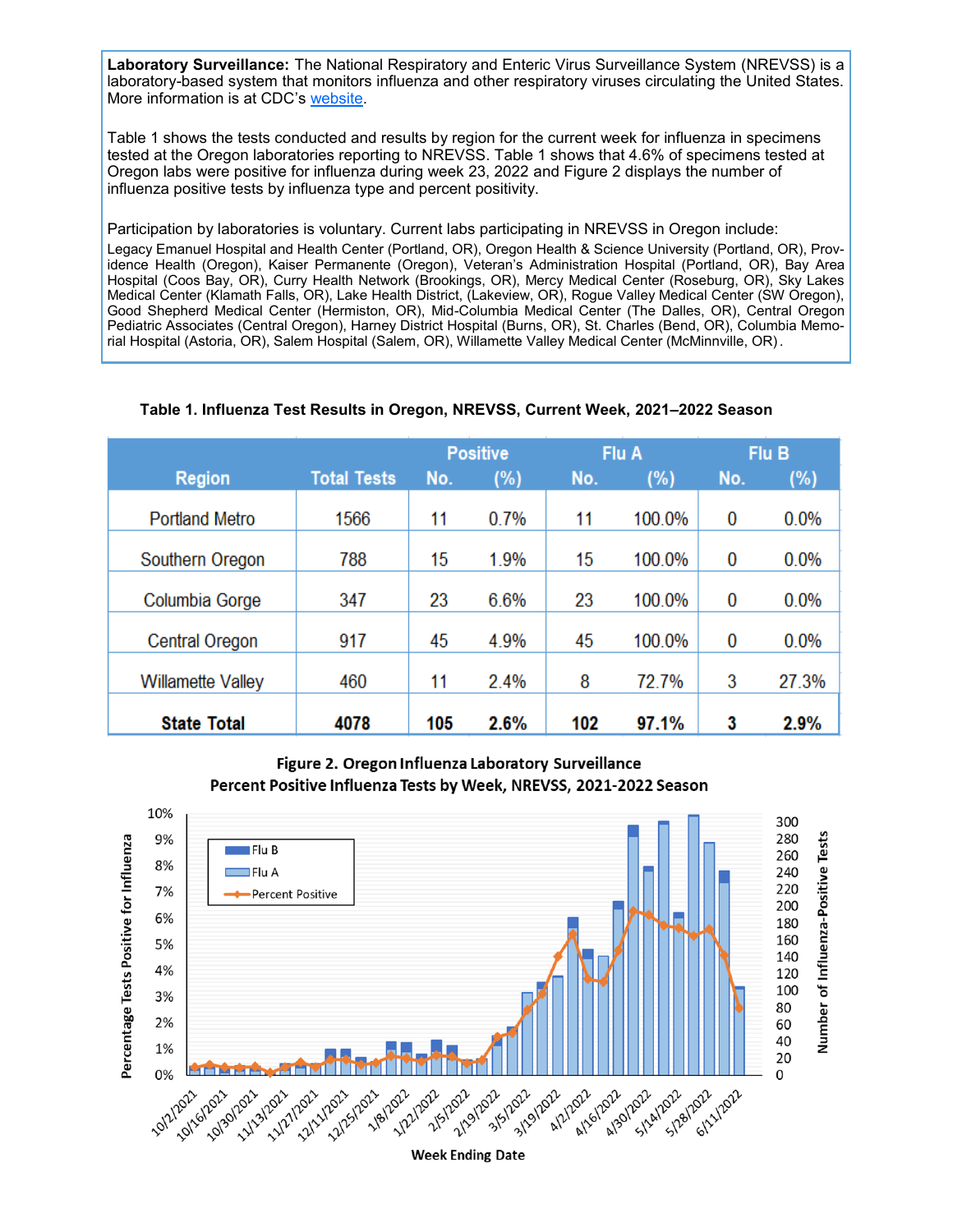## **Portland Tri-County Influenza Hospitalizations**: In Clackamas, Multnomah, and Washington counties there were 6 influenza-associated hospitalization reported during week 23 of 2022. There have been 85 reported hospitalizations during the 2021-2022 season.



**Influenza Outbreaks:** There were 0 influenza outbreaks reported during week 23, 2022, there have been 9 reported outbreaks during the 2021-2022 season.





**Week Ending Date**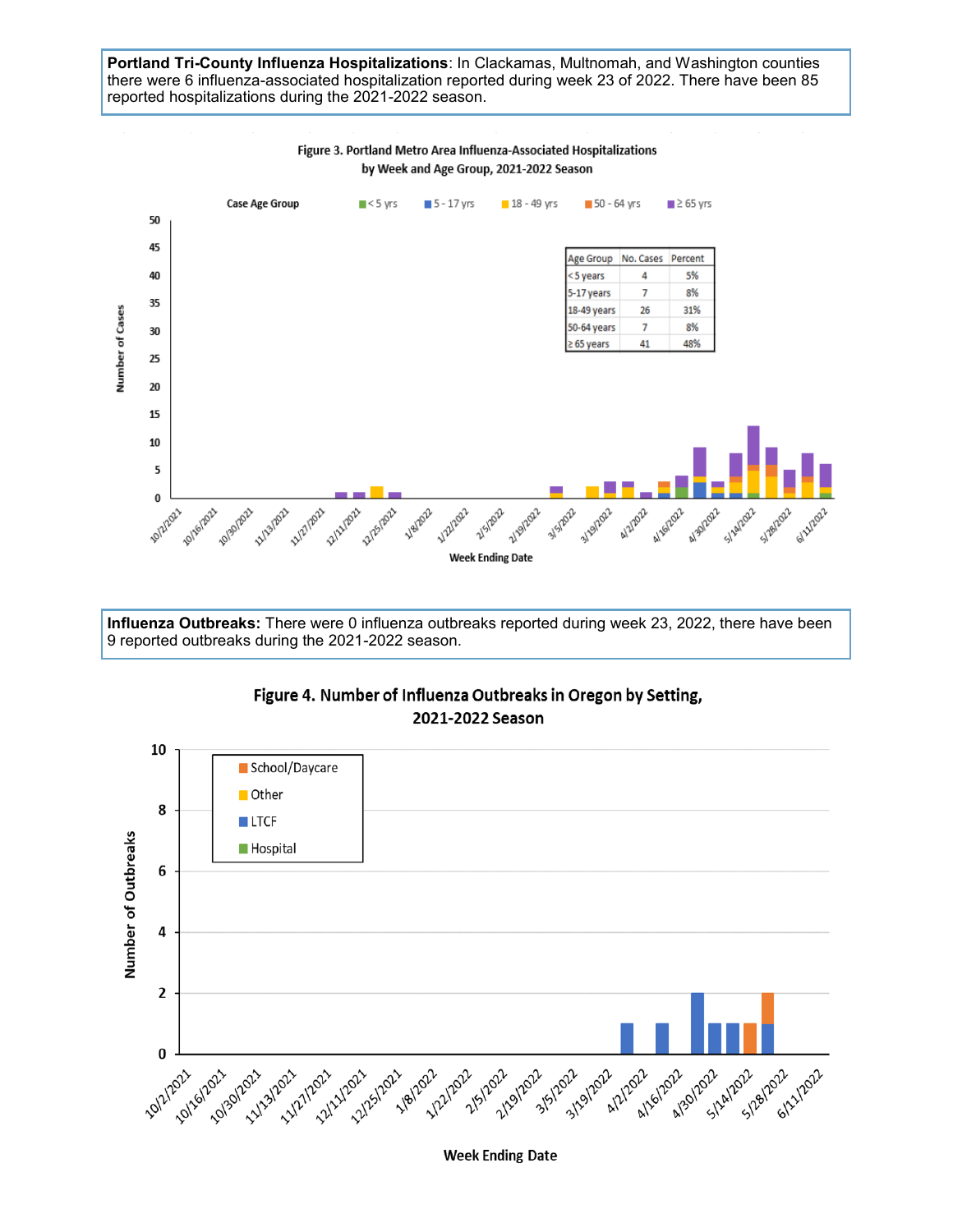**Outpatient Influenza-like Illness Surveillance:** Oregon's outpatient influenza-like illness (ILI) surveillance comprises 16 voluntary reporting outpatient providers, 64 emergency departments and urgent care clinics reporting to ESSENCE, and 150 OCHIN clinics from across Oregon. The percent of outpatients seen with ILI across the state during week 23 of 2022 was 3.1%. Regionally, the percent was highest in the Eastern Oregon region (5.8%) and lowest in the Portland Metro (2.5%).



Figure 5. Percentage of Visits for ILI at Outpatient Clinics & Emergency Departments, by Oregon Region, 2021-2022

**Influenza-Associated Pediatric Mortality Surveillance:** Influenza-associated deaths in children 17 years of age and younger are nationally notifiable. There were no pediatric influenza deaths in Oregon reported during week 23, 2022 and none yet reported to the Oregon Health Authority in the 2021—2022 influenza season.